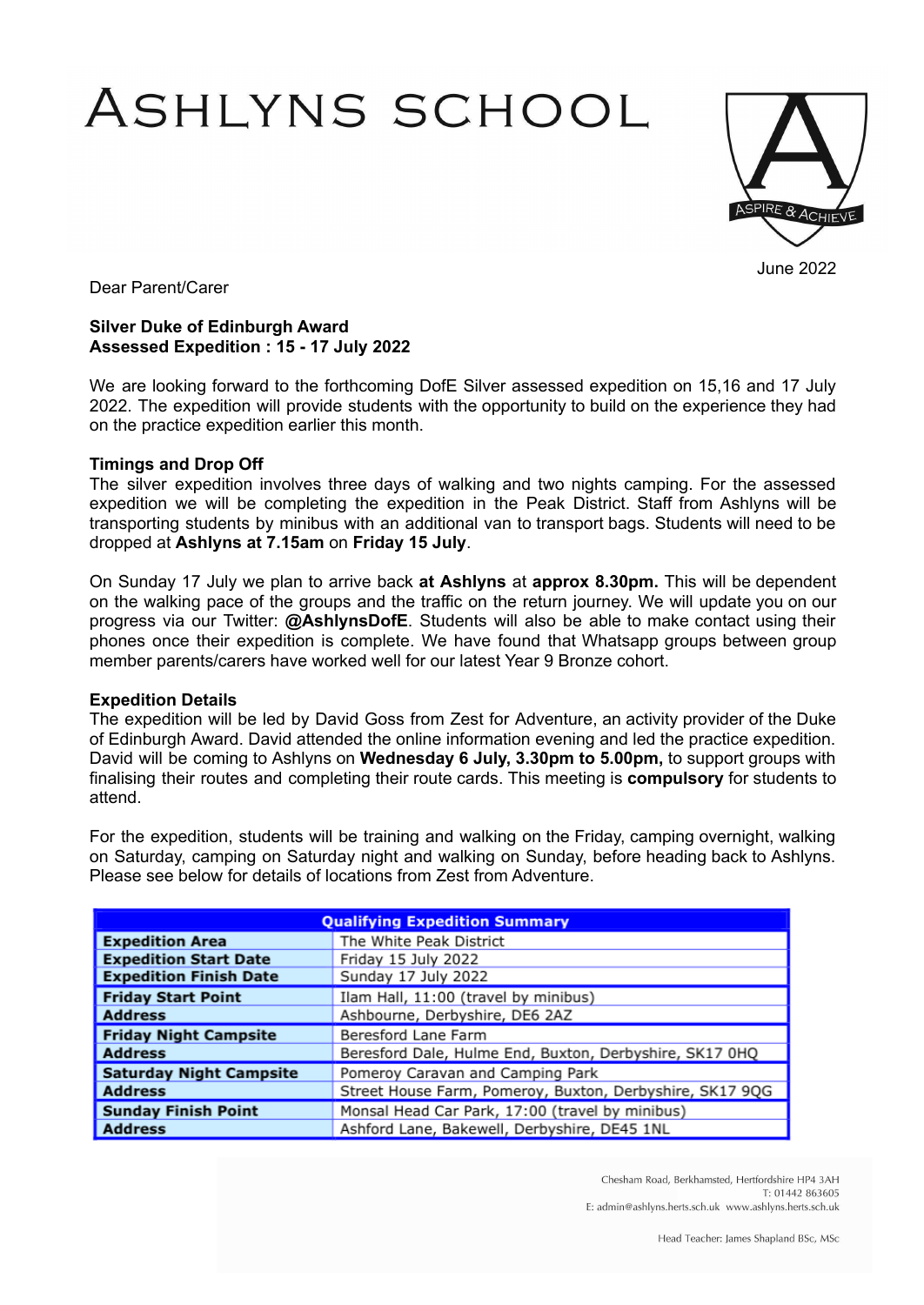## **Kit List**

This is a link to the DofE kit [list](https://www.dofe.org/shopping/dofe-expedition-kit-list/). Students are walking for 3 days and camping for two nights and hopefully, they have learnt from the practice expedition about the appropriate amount of clothing they require; please do remind students that it is acceptable to rewear clothing over the weekend in order to make their bags lighter (eg they do not need a fleece or a different pair of trousers for each day). If purchasing more items, please do not forget to claim the 10% [discount](https://www.dofe.org/shopping/card/dofe-card-and-voucher/) at selected retailers. Assessors will carry out a kit check during the weekend. Students must wear sturdy walking boots to complete the expedition (please ensure students have broken boots in). All kit should be waterproofed and any kit on the outside of the bag should be wrapped in bin liners and covered by a waterproof cover. Please ensure your child has a combination of layers, eg base layer, t-shirt, fleece and waterproof. This will be more beneficial than one large hoodie. Students may also want to pack some lightweight trainers/shoes (toes must be covered) to wear around the campsite after walking.

Group kit will be shared amongst the group; it is the group's responsibility to decide who will bring each item of the shared group kit, eg washing-up liquid, tea towel.

DofE advice is that bags should not weigh more than 25% of the participant's body weight (including group kit). Please do check this before arriving at the expedition.

As with the practice expedition, students are encouraged to bring a 'bus bag' which includes food, drink and entertainment for the journey. These bags will then be placed in the van until our return journey. Phones/consoles etc are all bought at students' own risk.

#### **School Kit Collection and Returns (Tents/Trangias etc)**

Groups will be collecting this **after school on Monday 11 July from the D of E cupboard.** Groups must be responsible for the kit and its safe return after the weekend. Kit must be fairly distributed among the group. Fuel for the trangias will be given out at camp for the evening meal and will not be carried by students. Students are asked to respect the group kit, look after it well and ensure they keep all parts together. We will be asking group members to take tents home post expedition to dry/air before returning them on **Wednesday 20 July** (final day of term, so please do not forget).

#### **Food and Drink**

We would like to emphasise the importance of students eating well and planning food carefully to cater for a high intensity weekend. Students must complete and bring with them their menu planner (on Google Classroom). Students can cook individually or as a whole group. They will need to ensure they have 3 lunches and 2 hot evening meals they can cook (packet pasta in sauce, quick cook tortellini with hotdog sausages, boil in a bag meal, boil in a bag rice, tinned food etc). They will also need 2 hot breakfasts (eg porridge pot). Students should also ensure they bring snacks they can easily access during their expedition. Here are some other [suggestions](https://www.theordinaryadventurer.com/advice/dofe-food-ideas/) of meal and snack [ideas.](https://www.theordinaryadventurer.com/advice/dofe-food-ideas/) Emergency rations are also compulsory. **Please avoid any nuts in your planning of meals and snacks due to the risk of severe allergic reaction.**

Students must also carry 2 litres of water; there will be opportunities to refill along their route.

#### **Mobile Phones**

Students will need to decide who will be bringing the emergency phone for their group. This phone will be wrapped in a plastic bag and should remain switched off for the whole trip, unless there is an emergency. This phone will be brought at their own risk so we recommend bringing an old phone if possible. We do not expect to see mobile phones at any other time unless contacting parents at the end of the assessment and only when instructed to by staff.